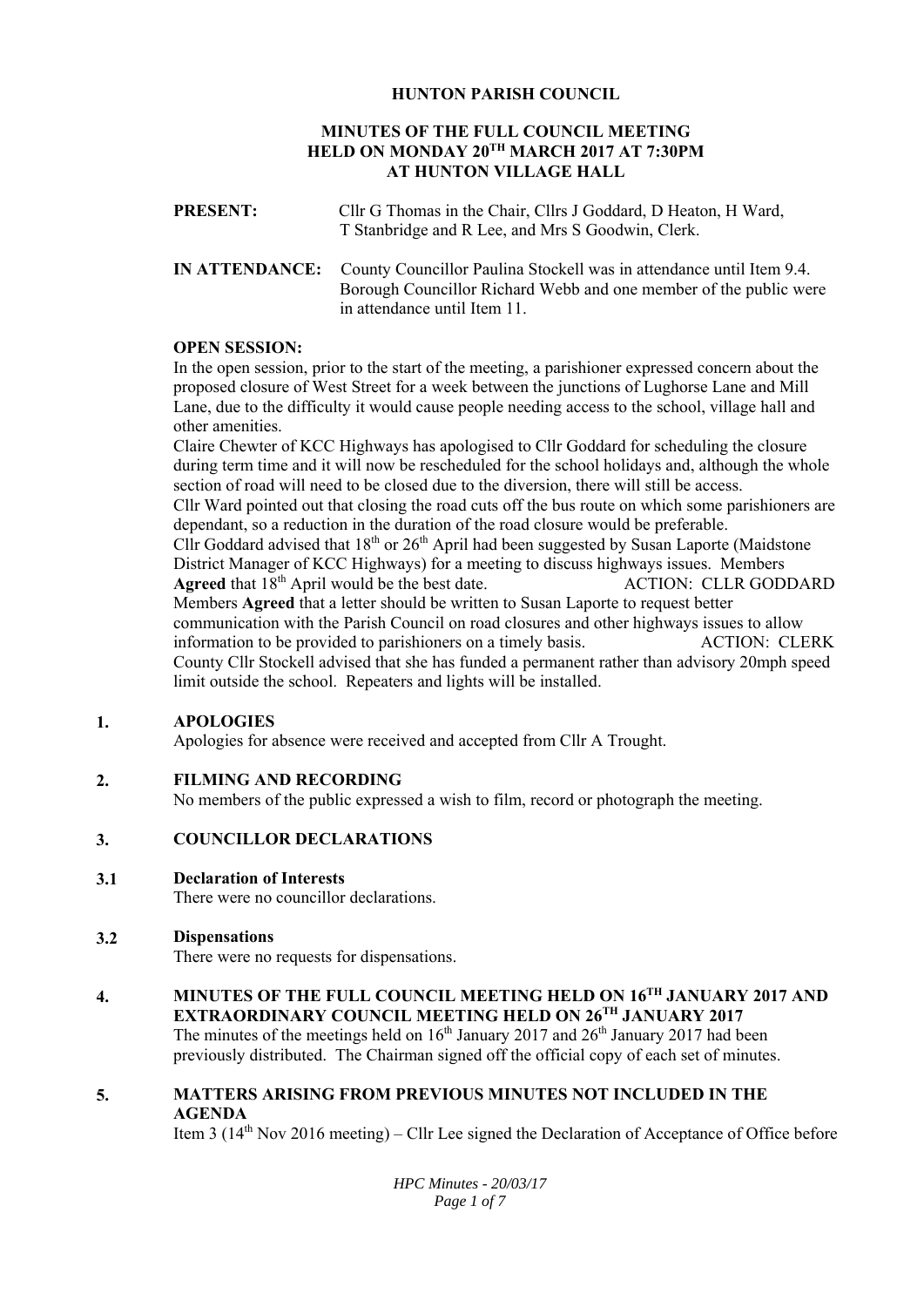the 27<sup>th</sup> February 2017 Planning meeting. Item 10.2 – the Village Club will be consulted on the bus shelter idea.

#### **6. POLICE & COMMUNITY WARDEN**

#### **6.1 Police**

Hunton is now being covered (temporarily) by PCSO Nicola Morris, supported by PCSO Peter Gardner and PCSO Ryan Waring. One of the new PCSOs who starts in March is being tutored by PCSO Morris and will take over Hunton parish when fully trained.

PCSO Waring was unable to attend the meeting, but had provided the crime report for the period  $14<sup>th</sup>$  November 2016 to  $20<sup>th</sup>$  March 2017:

21/11/16 – Theft – West Street

30/11/16 – Attempted burglary other than dwelling – Shingle Barn Lane

23/12/16 – Criminal damage – Redwall Lane

01/01/17 – Criminal damage – Redwall Lane

27/02/17 – Theft – West Street

Anti-social behaviour: 02/03/17 – Bad driving – Hunton Road

#### **6.2 Community Warden**

Adam McKinley was unable to attend the meeting.

#### **6.3 Huntonwatch**

Steve Wyles of Huntonwatch has provided the following update:

Criminals are always on the lookout for new scams to rid the rest of us from our hard-earned cash. Here are some of the latest that Huntonwatch has heard about:

*BT Call Preference Service* – a genuine service to block unwanted calls on your phone but scammers have been calling people asking them to give details of their credit cards and the security number on the back 'for identification purposes'. A genuine caller would NOT do that. *Amazon e-mails* – these look genuine and refer to an item supposedly ordered by the recipient (usually a very expensive item). The e-mail contains a link to click on if the order was not placed by the recipient of the mail 'for a full refund'. Once this is done the person is asked for name, address and credit card details. Amazon does NOT do that.

*Please help me e-mails* – from people needing funds because of a sick friend, to enter the country to claim a fortune and a host of other implausible situations. All have one purpose – to relieve you of money.

*Negligent Driving* – an email contains an image apparently from a speed camera recording a speeding violation and a link to read a notification of the offence. The link must not be clicked. If you have been caught speeding you will receive a LETTER by post from the police and NOT an email.

A cocker spaniel reported missing in January from a property in Staplehurst has been reunited with its owner following a raid on a property in Bearsted.

A carer who stole jewellery from pensioners and a scammer who stole money from a pensioner have both been jailed.

An attempted theft of tools from a vehicle in Hunton was foiled by the owner. The incident was reported to the police and the alleged offenders are known to them.

#### **7. LOCAL COMMUNITY**

#### **7.1 King George V Playing Field**

Cllr Heaton, a Trustee of the King George V Playing Committee, reported on the last meeting held on 15<sup>th</sup> March:

John Bates has resigned from the Committee after being a Trustee since its inception and the Football Club has been asked if a member can take his place.

Mole activity on the field has reduced, but the rabbits have become more of an issue. Peter King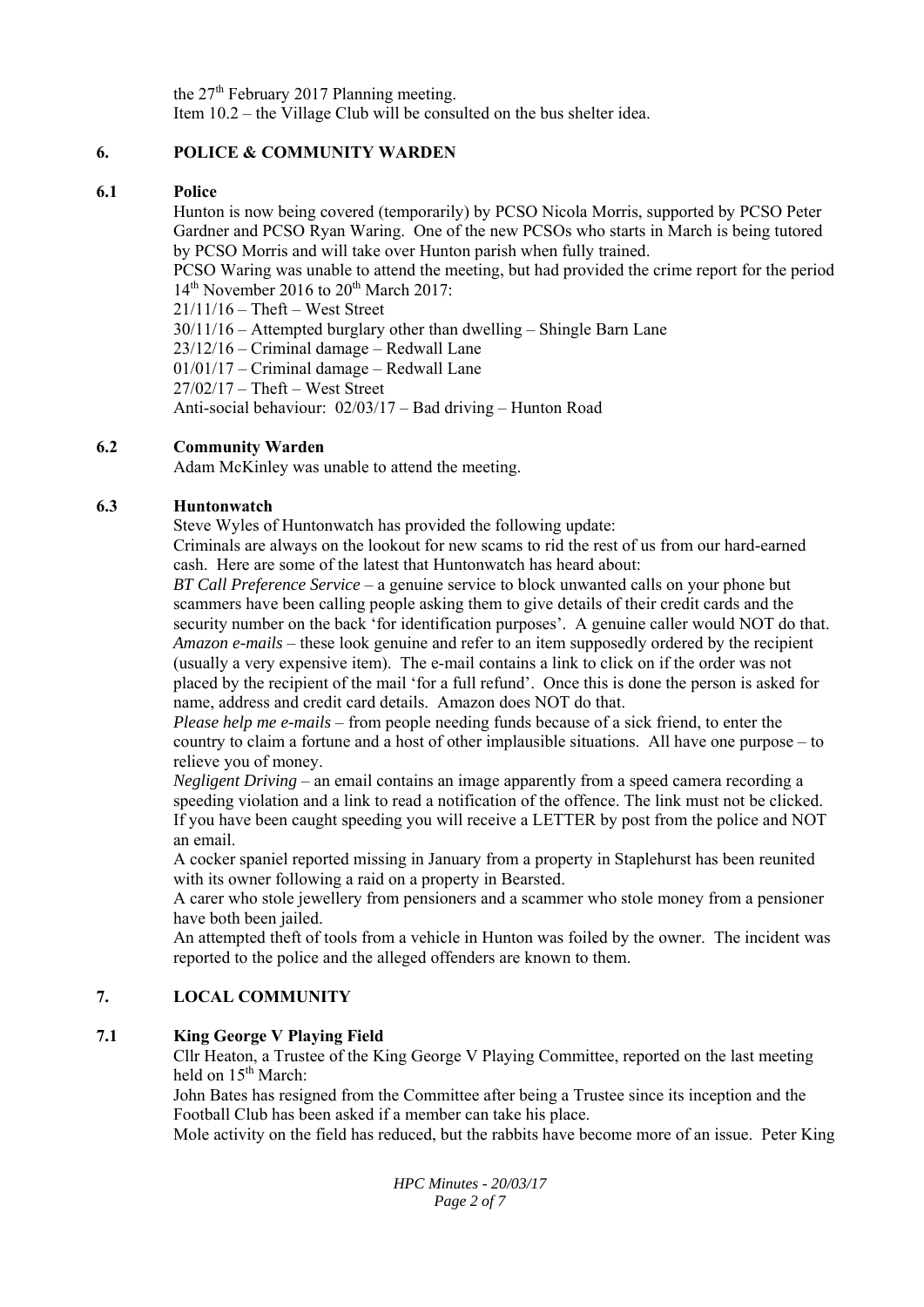will be contacted.

The MBC health and safety reports still refer to the board being loose on the multiplay platform and the top of the multiplay steps being loose, despite members of the Committee finding nothing wrong.

A representative of Outdoorsy Living (Playspaces) has provided a quote for: replacing the multiplay and surfacing; replacing the multiplay surfacing only; and a nest swing. It was agreed that a new multiplay will not be purchased; the old one will be sanded, painted and any repairs carried out. However, the Committee agreed that the multiplay area should be resurfaced and a nest swing purchased at a total cost of £8,092. Funding from KCPFA, Awards for All, Tesco Bags for Help, MBC and County Cllr Stockell will be pursued. The Committee will also provide some funding if required and may request assistance from the Parish Council.

Lesley Windless, the Clerk for Boughton Monchelsea Parish Council, has offered informal defibrillator awareness training at no cost. A suggested date by the Committee is Monday 15th May – this will be publicised to the village if the trainer is available.

There will be £4,195 remaining in funds after the invoices have been paid this evening. The new bank account is now open and the Playing Field Committee funds held by the Parish Council can be transferred. Tate Fencing will be visiting on 24th March to provide a quote for installation of a new pedestrian gate. RIP Cleaning Services have taken over the bin emptying from MBC. Robert Cox will be asked to cut back the vegetation near the bin in the corner and dig the mud out of the culvert at the top end of the recreation ground. The holes in the car park will be back filled by Cllr Heaton.

The Trustees indemnity insurance will be renewed with AON. The review of the village hall hire terms and conditions to include terms relating to the use of the field and car park has been provided to Kathy Reid.

#### **7.2 Hunton Village Hall Committee**

Cllr Heaton reported on a meeting held a few weeks previously.

The village hall finances are good. There are plans to redecorate the ceiling this year. The window blinds have now been fitted to replace the old curtains and new tables have been purchased. There are still issues with the boiler.

The Pre-school is looking to increase the number of hours it uses the hall and a 25% increase in price has been agreed.

No Applause events are booked for the first half of the year, but there will be an event in the autumn.

#### **7.3 Hunton Primary School**

Cllr Ward reported that the Headteacher has now left the school. Mark Ward is running karaoke for the children on 24<sup>th</sup> March as a PTA event to raise funds.

#### **7.4 Tree & Pond Warden**

*(This Item was taken after Item 10.5)*

The Tree & Pond Warden, Mike Summersgill, reported that a tree survey had been undertaken on the trees around the village hall and on the recreation ground. The work to rectify issues affecting some of the trees will be carried out on  $27<sup>th</sup>/28<sup>th</sup>$  March.

A limb is broken on an ancient heritage yew tree in the church yard; Mike is meeting other Kent wardens on 22nd March to find out how to deal with it.

Advice has been given to a few people about not cutting hedges and trees when there are nesting birds.

The ponds are currently very low, they have not refreshed themselves this year as they do usually.

To provide a further update on the village hall, a caretaker is due to start in April to cover hall maintenance and checks after wedding hires. The boiler stopped working two weeks ago; County Cllr Stockell will be contacted to enquire about funding for a new boiler. The hall is fully booked for weddings this year (except for one which cancelled) and two are booked for

> *HPC Minutes - 20/03/17 Page 3 of 7*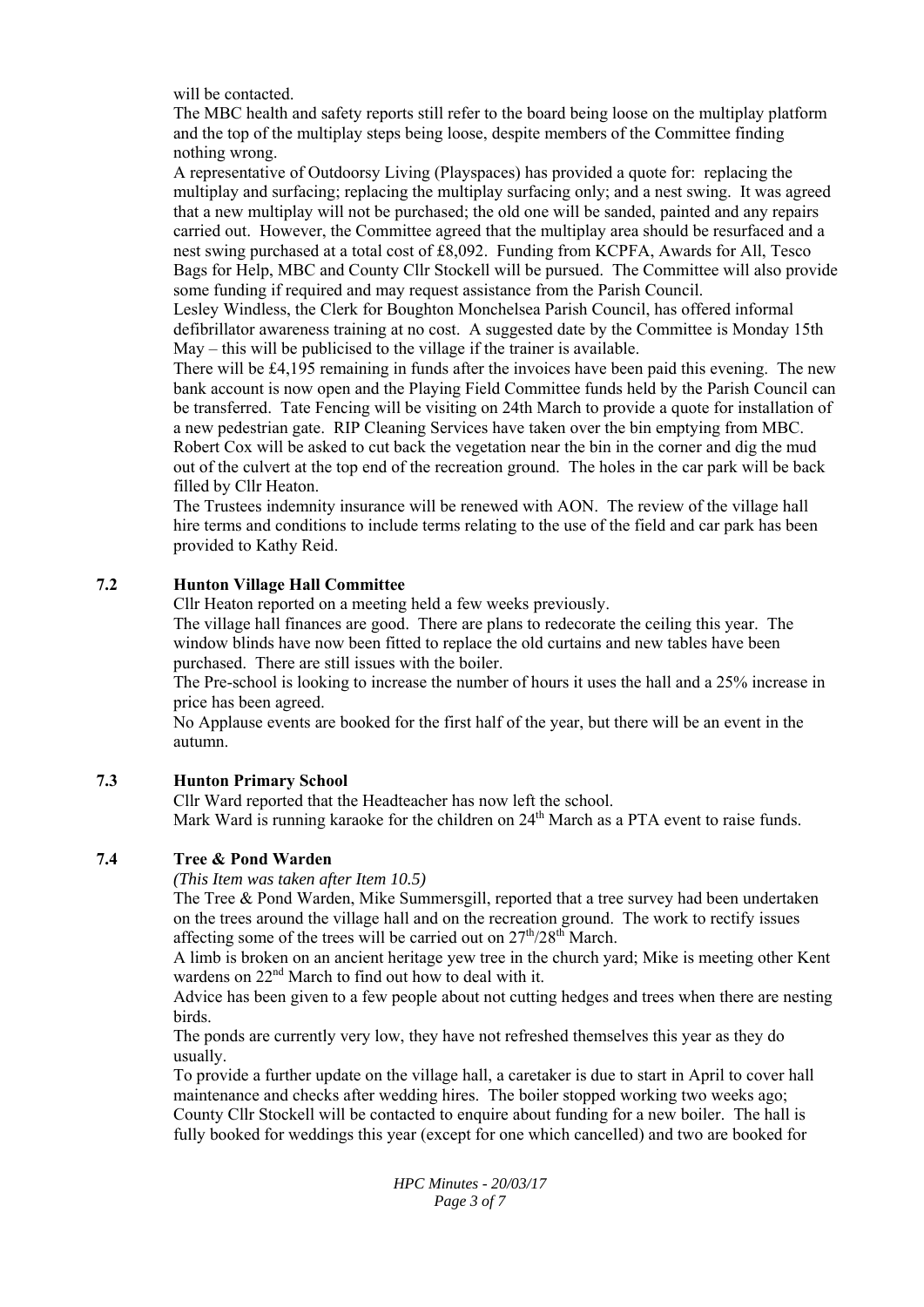next year.

### **8. COUNTY & BOROUGH COUNCILLORS**

### **8.1 County Councillor**

County Cllr Stockell reported that KCC is performing very well on Education. Much of the demand for funding at KCC is from Social Services. KCC has rolled out free Wi-Fi in all libraries in Kent.

County Council elections are due to take place in May.

Regarding Hunton, the provision of a permanent 20mph speed limit outside the school is underway. Cllr Stockell suggested that organisations in Hunton should ask for Combined Member Grant funding from KCC when needed. Members agreed that funding could possibly be requested for new playing equipment (Playing Field Committee) and a new kitchen (Village Hall). Cllr Goddard is completing a Third Party Traffic Order Request form to move the 7.5T sign near to the Amsbury Farm exit to create a HGV corridor up Hunton Hill. The movement of the sign will require funding, but Cllr Stockell advised that funding is predominantly for community causes rather than highways. Cllr Lee offered to assist Cllr Goddard with the workload involved in his responsibility for roads.

## **8.2 Borough Councillors**

Borough Cllr Webb stated that the budget had been agreed at Full Council on 1<sup>st</sup> March. Borough Cllr Mortimer has sent his apologies for not attending the meeting, due to ill health. Cllr Webb thanked Cllrs Goddard and Trought for their help in finding a lost cat belonging to a friend who had moved to Hunton. The good communication links in Hunton had been very helpful.

Cllr Thomas noted that, following the examination of the Local Plan, there are 69 proposed changes, which were discussed at Strategic Planning, Sustainability & Transportation Committee. The examiner has reduced the housing numbers, which has not happened to any other local authorities.

## **9. PARISH COUNCILLORS**

## **9.1 Liaison with External Bodies**

Cllr Thomas attended a meeting on 16th March with County Councillors Paul Carter and Matthew Balfour and other parish chairmen. MBC turned down an application on junction 8 of the M20, which is now subject to appeal. Langley is a big issue as there is no solution to the traffic issues created from the new developments in the area.

## **9.2 Footpaths and Ditches**

Cllr Heaton has received an email from Clive Baxter about the footpath at the top of Amsbury Farm. Cllr Ward advised that the footpath, which runs from Mulberry Farm over to Amsbury Farm land, has a stile missing and parts are difficult to access. Cllr Stanbridge noted that the footpath route marked out on maps is not the route you can take due to the planted-out orchard. Cllr Heaton will contact David Munn at KCC PROW. ACTION: CLLR HEATON Members **Agreed** that the Clerk should write to Rob King at Fruition and Clive Baxter to thank them for the meeting and site visit to Amsbury Farm. ACTION: CLERK

## **9.3 Highways**

Cllr Goddard reported that Steve Wyles has logged 78 separate traffic incidents in the village since July 2016.

Lorrywatch has started, with sessions on  $17<sup>th</sup>$  March (three lorries logged) and  $20<sup>th</sup>$  March (two lorries logged). Data is collected and registration numbers taken, then passed on to KCC. If the same lorry or company is recorded more than once in an area the police will contact them. Cllr Goddard has been collecting support letters from Cllr Stockell and Cllr Mortimer for the

> *HPC Minutes - 20/03/17 Page 4 of 7*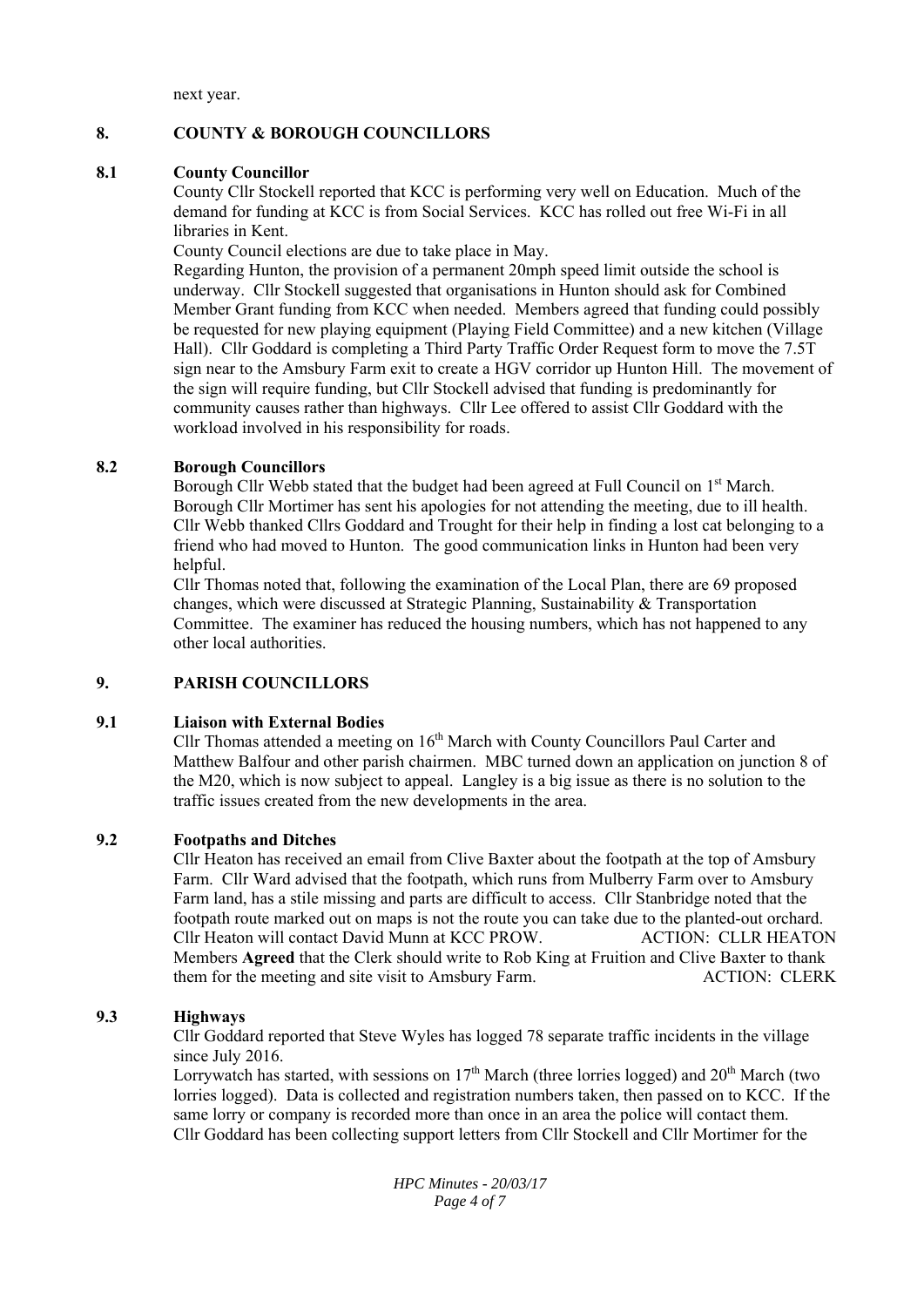movement of the 7.5T sign to the exit from Amsbury Farm.

Claire Chewter of KCC Highways has advised that the dished channel will not be installed outside the school, KCC will instead requote for single and double kerbs.

The resurfacing of Hunton Hill is scheduled for May/early June, but may need to be rescheduled after water mains work in October.

Cllr Thomas noted that there could be impending highways problems from the Wares Farm and Vicarage Road planning applications if they are permitted, but the Parish Council has objected to both applications.

#### **9.4 Speedwatch**

Cllr Ward reported that the Speedwatch team has not been out since the last Parish Council meeting. A session is planned for  $27<sup>th</sup>$  March and another session will hopefully take place one day in the school holidays at rush hour, but may not happen as the road could be closed and a lack of Speedwatch volunteers.

#### **9.5 Hunton Parish Plan/Neighbourhood Plan**

There has been no further progress on the Neighbourhood Plan.

#### **9.6 Communication & Events**

Cllr Ward reported that a Pop-up shop will be held at the Village Club on  $15<sup>th</sup>$  April. A Parish Council surgery will be held in conjunction with the shop; Cllrs Ward and Heaton will attend and the Community Warden, PCSO, Borough Councillors and County Councillor have also been invited.

The lunches at the Club have gone well and a darts evening has also been held. Karaoke will take place on  $25^{\text{th}}$  March, a Quiz Night will be held in April and there will be wine tasting at the beginning of May.

The Hunton Fete takes place on  $17<sup>th</sup>$  June.

#### **9.7 Planning Issues and Consultations**

All issues have already been covered during the meeting.

#### **9.8 Utilities**

Cllr Stanbridge has information on a scheme involving subsidised broadband installation, worth up to £350, provided applicants meet three criteria. It would be worth mentioning to anyone who is eligible.

#### **10. OTHER PARISH MATTERS**

#### **10.1 Flooding**

Cllr Thomas attended a Joint Parishes Flood Group (JPFG) meeting with Cllr Heaton and representatives from other parishes. There is despair that the Environment Agency will ever take action. A number of houses are affected in Hunton, but Yalding and Collier Street are affected to a greater extent. MBC has commissioned a consultant, Arcadis, to look at the Environment Agency's report on flood alleviation to look at the effect on Maidstone and whether the Teise flood storage scheme is viable. The Arcadis report should be completed by now, but has not been issued yet.

#### **10.2 Traffic Issues**

Cllr Goddard, Cllr Thomas, Cllr Ward and Cllr Lee will meet with Susan Laporte of KCC Highways to discuss putting restrictions on HGVs in place on East Street and other issues. Cllr Ward advised of an incident which had occurred on East Street where a HGV hit a car while the HGV driver was on his phone. It was reported to the police, but they did not take any action or record it as a crime. The lorry should not have been in a restricted zone. Cllr Ward suggested that a working party could be formed to tackle traffic issues as it is

> *HPC Minutes - 20/03/17 Page 5 of 7*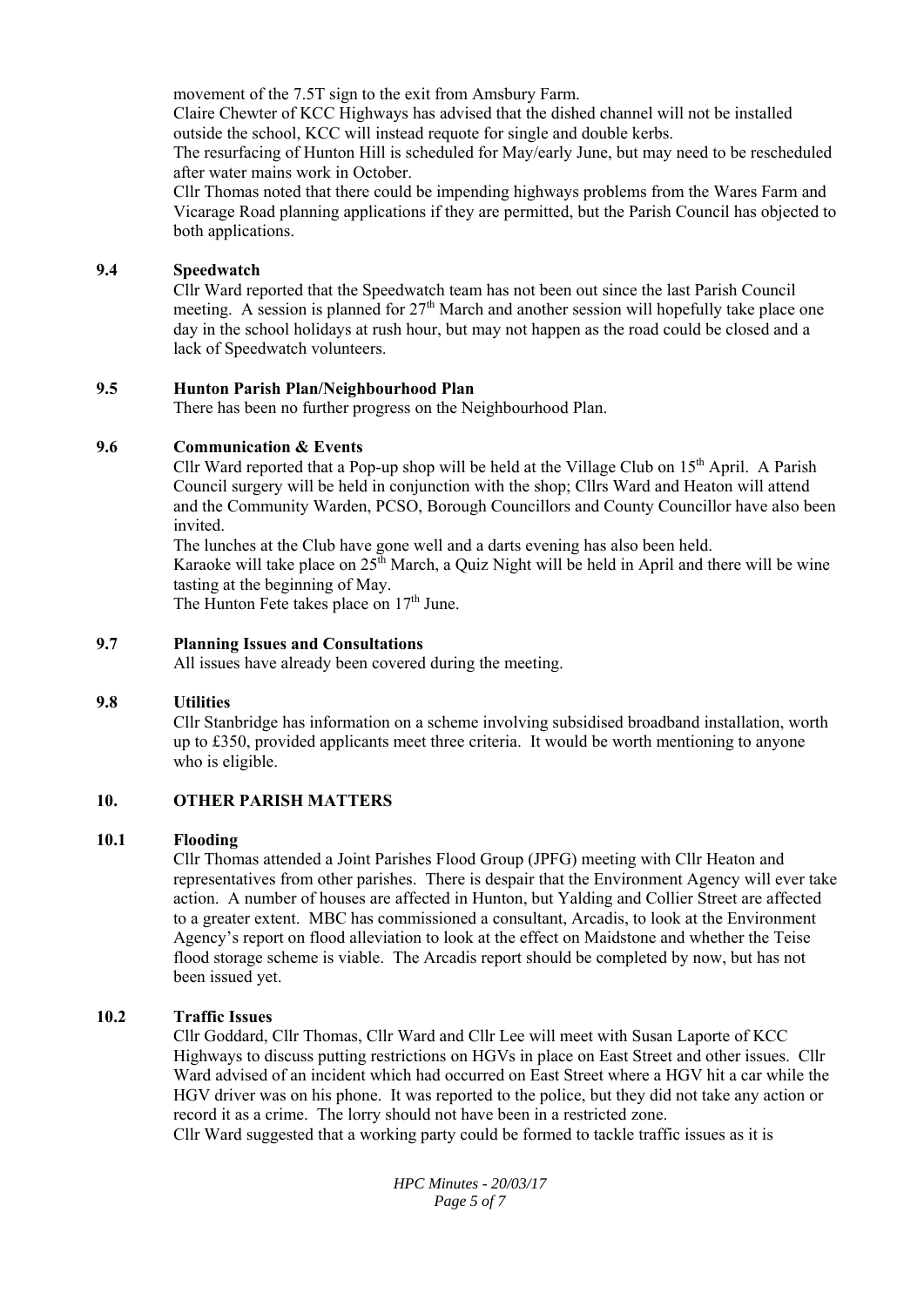becoming a big problem in the village. Cllr Goddard agreed that pro-active action, such as taking details of the lorry company and calling the company, could be taken by a working party. Members agreed that a working party could be progressed once the meeting with Susan Laporte had taken place, but in the interim the Clerk will write to the Police and Crime Commissioner to state concerns over recent traffic incidents where the police have taken no action.

ACTION: CLERK

#### **10.3 Public Rights of Way Notifications at Amsbury Farm**

This was discussed under Item 9.2.

#### **10.4 Annual Parish Meeting**

Members **Agreed** the invitation list and format of the Annual Parish Meeting (APM), to be held on  $22<sup>nd</sup>$  May 2017. Bill boards will be used to advertise the APM and it will be publicised at the Pop-up shop and in the Hunton Herald, where it will be advertised as a forum to discuss issues. Members agreed that presentations from local groups should be limited to three minutes to allow more time to discuss issues raised. Cllr Heaton will chair the meeting in place of Cllr Thomas.

#### **10.5 Training**

Cllr Heaton reported on the KALC Emergency Planning & Resilience Conference he had attended on 14th December 2016. KCC emergency planning officers and Staplehurst Parish Council gave presentations. The conference centred around flooding. There has been a change of emphasis in emergency planning and resilience, from being run by the borough, county and police, to parishes taking more of a role. Some villages and towns have an emergency plan in place, Hunton does not. The plan should be as simple as possible, containing information such as: emergency numbers, points of contact, a meeting point in case of a disaster, list of people with pumps and generators, list of 4x4 vehicle owners and location of a shed containing emergency items. Everyone in the village should have a copy of the plan. There is a trial in Yalding, Collier Street and Hunton for the parishes to have authority to close roads. If there was a flood, the contact would call KCC to say that a particular road is being closed. At the moment, no order or signs are in place, but hopefully they will be by winter. Cllr Heaton agreed to draft an emergency plan for Hunton. ACTION: CLLR HEATON Cllr Ward reported on the Communication & Media Conference she had attended on 19th January 2017. It was aimed at larger councils, but there were a couple of interesting ideas, one being GroupSpaces, which could be very useful for Hunton. It would be an effective and

relatively inexpensive method of providing information to the village using website capability and setting up email groups which Cllr Ward will look into further.

Cllr Ward reported that Cllr Trought had attended a conference on devolving powers to local councils. County and borough councils are looking to provide less services and pass more on to parishes. Clustering with other parishes could be the way forward and is something the Parish Council may want to start thinking about.

#### **10.6 Battle's Over – A Nation's Tribute**

Members agreed not to take part in the beacon lighting event being organised to commemorate the 100<sup>th</sup> anniversary of the end of World War I.

#### **10.7 Clerk's Report**

The Clerk requested permission to attend a KALC Preparing for your Audit – Best Practice Workshop on  $1<sup>st</sup>$  April (cost £30) and the KALC Clerks Conference on  $7<sup>th</sup>$  June (cost £60). Members agreed.

#### **11. CONSULTATION**

#### **11.1 2017 KALC Membership Survey**

Members asked the Clerk to complete the survey on behalf of the Parish Council.

ACTION: CLERK